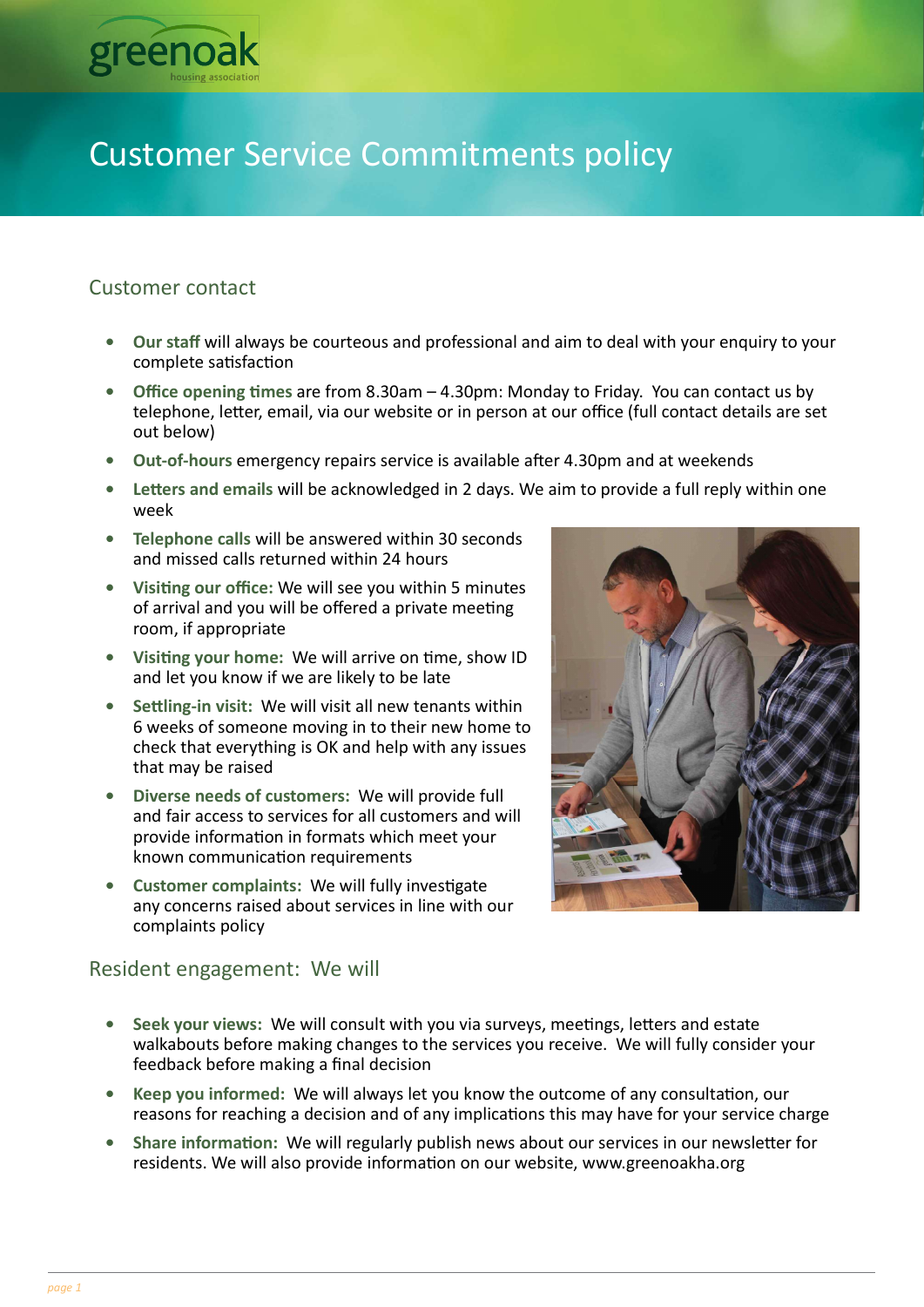

## Customer Service Commitments Policy

- Resident associations and Forums: We will actively support and work with resident groups and associations, consulting with them about all matters affecting their scheme or neighbourhood
- Leasehold obligations: In addition to the above, we will also comply with our legal duty to formally consult with leasehold residents about communal maintenance work being proposed
- Residents' survey: Every 3 years we will ask all residents to complete a customer survey about the overall quality of our services and the accommodation we provide, and will publish the results so that a comparison can be made with the performance of other housing associations
- Annual report to residents: Every autumn we will send you a report telling you how well the association has been performing, what our financial strength is and our plans for the future

### Rent and service charges

- Setting service charges: We will consult with you about service standards and any changes affecting the services and service charge you will have to pay
- Account statements: We will send you a statement at least every year, and every month for tenants in arrears. The statement will be in plain English and show everything that you have paid and any amount that is owed to us
- Making payments: We will provide a number of ways for you to pay, including direct debit, payment cards over the phone and online via our website, Allpay, cheque and cash
- Arrears: We will send you timely reminders about any rent or service charge owing and will only take formal recovery action if a suitable repayment programme is not agreed and/or complied with
- Housing benefit & Universal Credit: We will provide advice about your entitlement and help with application forms

Office opening hours: Monday to Friday 8.30am to 4.30pm. An answer phone service operates outside of office hours and over the lunch period between 1 and 2 pm.

Emergency out of hours service: 0300 123 3399

Head office: 155 Goldsworth Road, Woking, Surrey GU21 6LS

Housing Services Office: Apollo Place, Church Road, St Johns, Woking, Surrey GU21 7RT

#### Tel: 01483 768856

Staff contact information:

Head of Housing Services Manager: david.hall@greenoakha.org 01483 545087/ 07515 534267 Housing Administrator: wendy.goddard@greenoakha.org 01483545085 / 07867 971745 Repairs reporting: maintenance@greenoakha.org 01483 768856 option1 Rents and service charges: housing@greenoakha.org 01483 768856 option2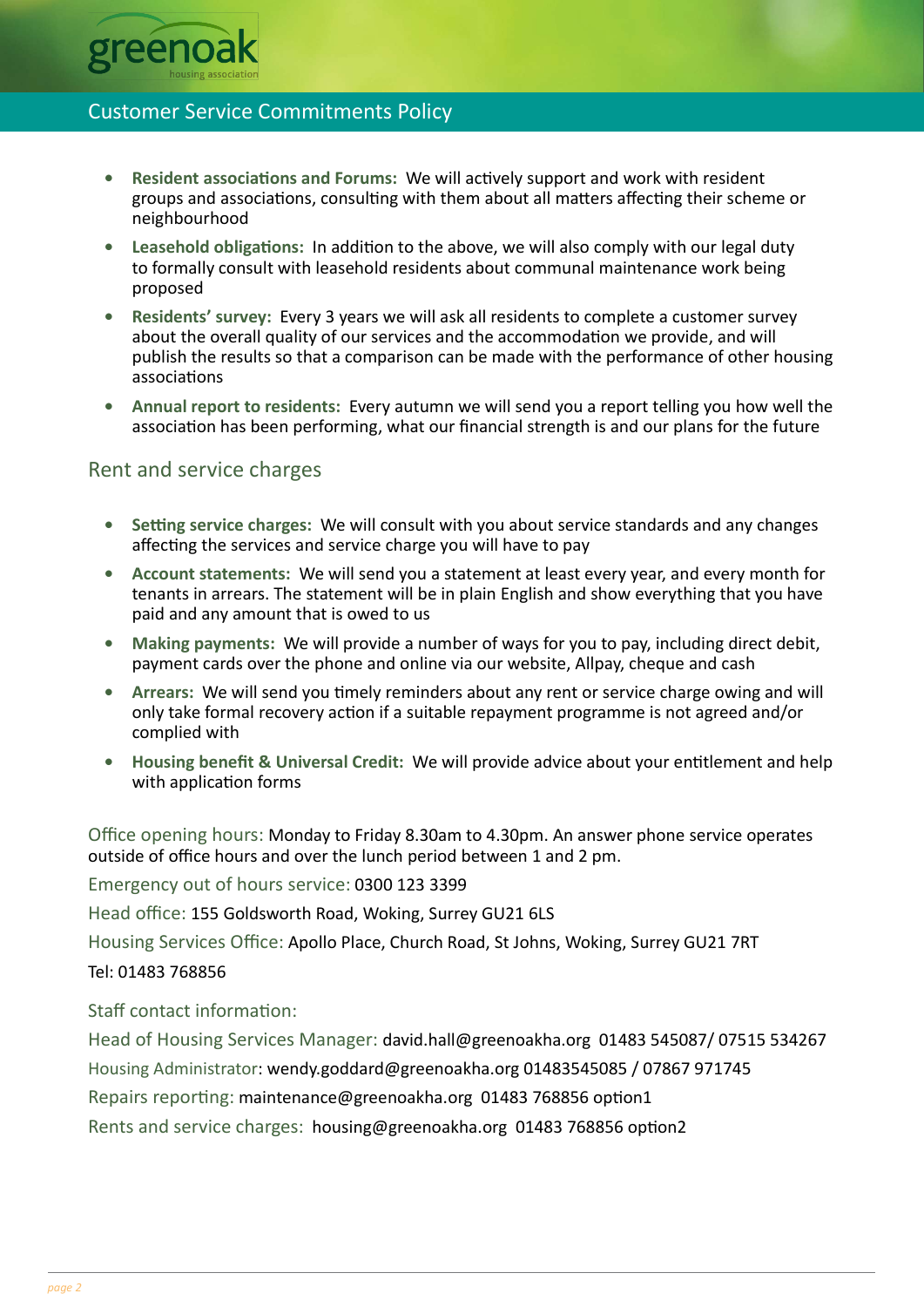

# Customer Service Commitments: Special Offers - Older Residents

Greenoak has a special level of service that we provide to our sheltered and retirement residents These take account the different needs of older people and parti cularly those in need of care and support. They set out how we contact and involve you, how we plan and carry out improvements, and about arranging repairs to your property, as well as discussing with you the support you need from our Services Team.

Our recent Residents' Survey provided a lot of detailed informati on about households. We have discussed our service standards with groups of residents. As a result, we have identified five groups which have different needs, four of which directly relate to residents in our sheltered and reti rement schemes.

# Older residents & Sheltered housing

- Visiting service to meet individual needs in sheltered housing, including face to face visits
- Each resident will know at least two staff members
- An emergency alarm service to every resident, through a pull cord or pendant, available hours a day, 365 days a year
- Assistance with reading and form writing
- Activities to help maintain a healthy and active lifestyle such as pet therapy, meditation, Tai Chi, talks on nutrition, mobility and health, etc
- Welfare benefits advice through Age Concern and other agencies
- **Bereavement counselling**
- Access to communal computers and assistance with e-mails and internet
- An Assisted Decorations Scheme is offered to residents over 65 or of limited physical capacity who are unable to decorate their home without assistance. Our internal labour team provides this service so its always a familiar face.

#### Frail older residents – non-sheltered housing

• Assessment for monthly visits in Woking non sheltered housing

#### All older residents

- Repairs and works extra care service by our direct labour staff
- Communications in accessable formats ie. larger text, or assitive software